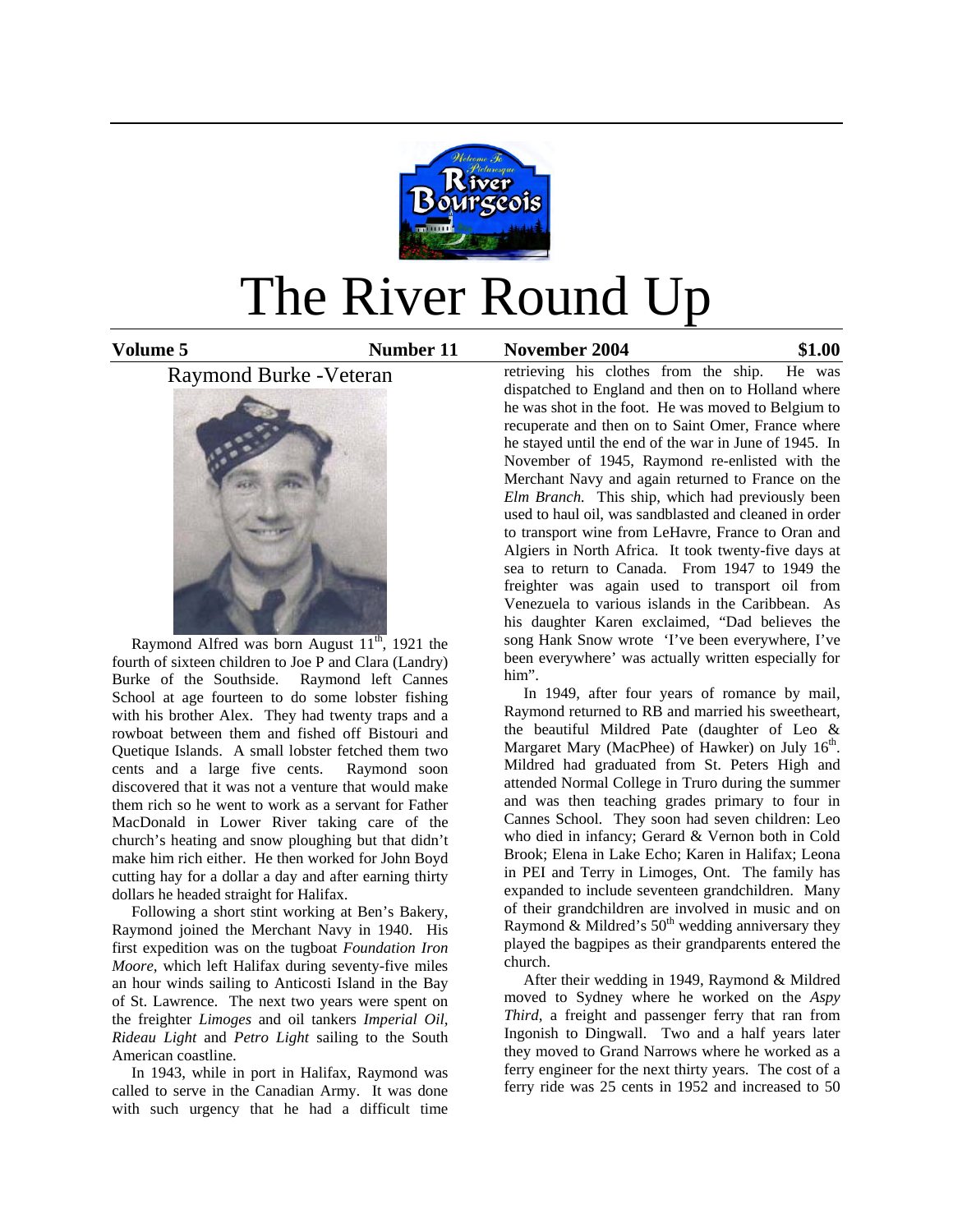cents in 1982. The children took the ferry to school each day and then they walked the rest of the way.

 In 1987, Raymond & Mildred returned to RB to take care of her ailing mom and now live in the old homestead. They recently travelled to Yarmouth with their entire family to the Acadian "Burke" reunion.

 They are both active members of the Seniors' 50+ Club and enjoy the cribbage and forty-five card games. They also enjoy a good game of auction with their many friends and relatives. The people of RB wish you Mildred & Raymond many more years of health and happiness. *Sharon Chilvers* 

## Winning Entry in the Boat Parade



Last month we told you that Harold Landry won first prize in the Boat parade. Melvin Touesnard sent along this picture of the winning boat.

# Tara Lynne Touesnard Bursary Fundraiser

A large crowd came out to enjoy the  $11<sup>th</sup>$  annual fundraiser for the Tara Lynne Bursary Fund. During the early part of the evening, the audience enjoyed the Richmond Co. Youth Fiddlers. They, under the capable direction of Joy Thibeau, entertained with an impressive array of group & solo musical numbers and dancing. At the end of their performances, Krista Touesnard presented the group with a violin.



*Krista Touesnard (center front) with "Solstice Productions" group members; Carolyn Holyoke, Helen McKinnon, Jane Oglivie, Andy Rogers, Chris Browne, Matt Carter & Ryan Priddle.* 

 The main stars of the evening were a group from New Brunswick known as "Solstice Productions". Krista is co-founder and artistic director of the group. Their aim is to promote and preserve Celtic music and culture.

 The many instruments; keyboards, penny whistle, highland pipes, percussion, accordion, guitars and of course the Harp along with the vocals made for a toetapping evening of entertainment. We await their return.

 Each year an award is presented to a person who has been very active in preserving Tara Lynne's memory. This year's winner was Brian Bona. The award was presented by Wayne Bona, the emcee, for the evening.

#### Primary 2004



*Back row: Darren, Dale, Hailey M, Donoven, Emily & Hailey C. Front row: Alexander, Daniel & Daniel K*.

 The 2017 graduating class will be: Daniel Allan (Tim & Joanne); Dale Burke (Wanda & John); Hailey Carter (Leon & Tanya); Daniel King (Bonita & Kevin); Donoven Landry (Laurie & Sean); Darren Peters (Elizabeth MacDonald); Hailey Martens (Gibby & Lisa) and Alexander & Emily Poaps (Ida & Robert).

# Births

**MacNeil/Pacheco**: Lewis John, 7lb 5oz, was born Oct.  $10^{th}$  in Burlington to Dawn & George. Congratulations to Mom, Dad, first time grandparents John & Audrey MacNeil and to great grand mom Margaret Pottie.

# Weddings

**Aitken/MacDougall:** Congratulations to James Robert, son of Brian & Cathy Aitken, and Kimberley Dawn, daughter of Dianne & Doug MacDougall, of Sydney on their wedding October  $9<sup>th</sup>$ . James & Kimberley reside in River Bourgeois.

**Boyd/Kelly**: Congratulations to Vernon Fraser, son of Catherine Ann & the late Fraser Boyd, and Tina Kelly, daughter of Leona Kelly Dece & the late Claude Kelly on their wedding on October  $2<sup>nd</sup>$  in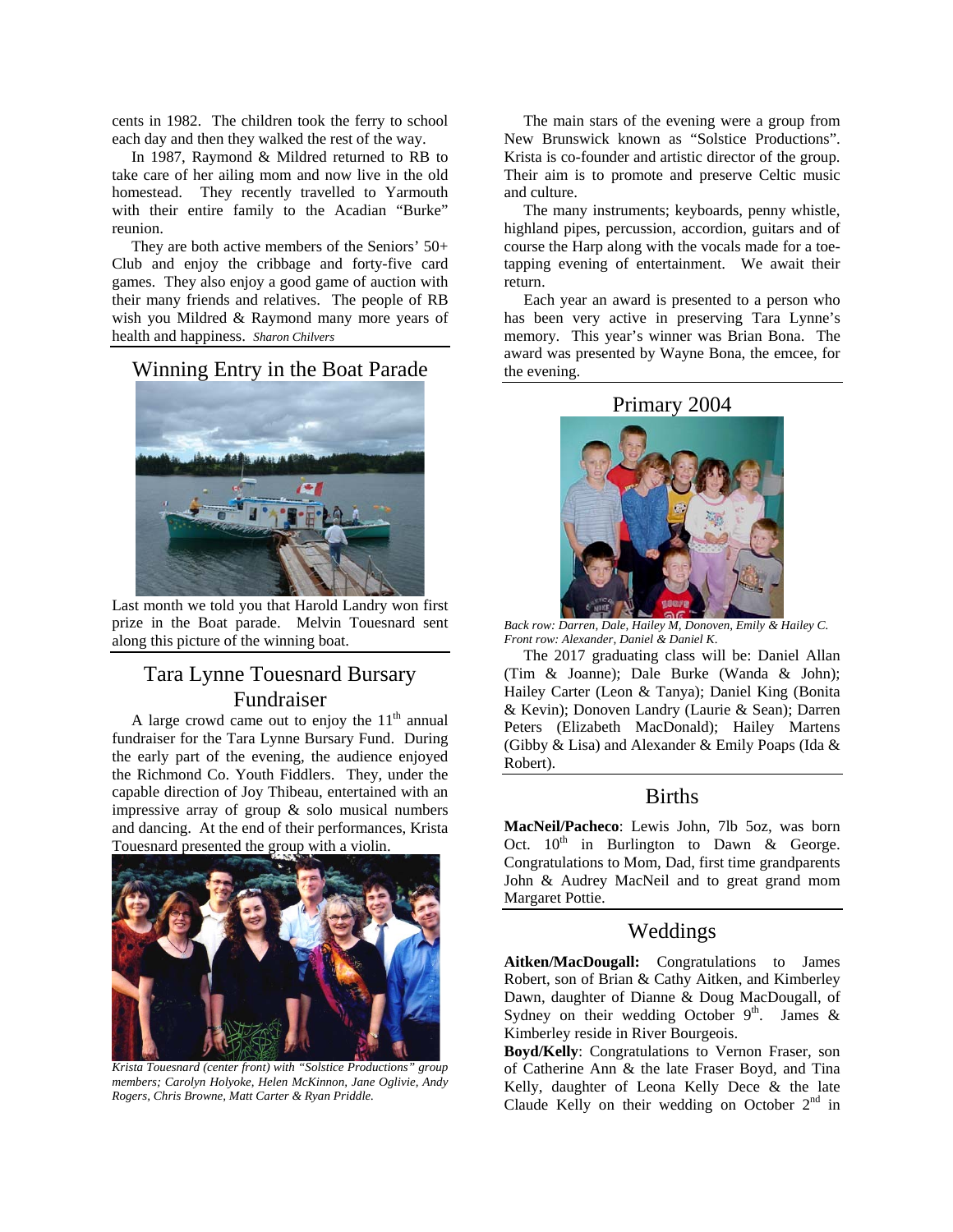Musquodoboit. Vernon & Tina reside in Musquodoboit.

#### Deaths

**Henderson:** Donald, age 56, of St. Pauls, Alberta passed away on October  $6<sup>th</sup>$ . Our condolences to his sister and brother in-law, Marjorie & Stan Digout.

Boudreau: Ronald, age 58, passed away Oct 21<sup>st</sup>. Ronnie was the son of Mathilda & the late Andrew Boudreau. Our sympathy goes out to his wife Gail, his children, Kevin, Dwight & Kelly. We also send condolences to Mathilda, his brothers; Alfred, Francis, David, George, Terry, Lloyd, Michael & Gerard; as well as to his sisters Eleanor & Barbara and all the extended families.

**Hines:** William, age 61, of West Bay passed away Oct.  $4<sup>th</sup>$ . Our condolences to his wife the former Bonnie Sampson of RB, his five children and in-laws Pauline Matthews & Jimmy Sampson.

**McNamara:** Ronald William Alexander, age 64, of Halifax passed away Oct.  $11<sup>th</sup>$ . Our condolences to his sister Vera & brother-in-law Basil Bourque.

**Sampson**: Darryl Gerard, age 34, passed away Sept  $27<sup>th</sup>$  in Riverview, NB. Darryl was the son of Darlene (Touesnard) & David Sampson of Louisdale. Our condolences to his wife and children, parents and grandfather Gerard Touesnard.

#### **Mon Car Est Breakez-Down**

 The title was spoken to me by Richard Bouchard as a facetious example of River Bourgeois French. I guess a few words of the dominant language of the province creeping into the French are inevitable after a few generations. Having been born in 1944, I grew up when French was spoken in River Bourgeois a lot more than it is now. People of my parents' generation would speak French to my friends and me and we would answer in English. After all, English was the language that was "cool", the language of the dominant American culture that we aspired to be part of (Elvis didn't speak no French), and the language in which we knew we would be making a living. I notice that now my parents' generation no longer seem to speak French to each other, probably because there are more people around who don't understand.

 Some of us at least came to regret our partial or complete loss of French. After my retirement at fifty-seven I decided it was time to do something about it and started taking French lessons. The result was educational in a number of ways.

 Being in Toronto, the people in my class came from a number of backgrounds: Civil servants needing to be bilingual at work, call center workers who wanted to be able to work in both languages, Anglophone former Quebecois and former immersion students trying to not lose their French, and a number of other backgrounds. For a surprising number, French was a third or fourth rather than a second language.

 The teachers were from France rather than Quebec and I found that my River Bourgeois accent was not much out of place. A subsequent vacation in France confirmed to me that the accent I grew up with was closer to french than Quebecois. I had no trouble at all understanding and being understood except when my vocabulary ran out. I believe that Ephrem Boudreau in his books about River Bourgeois explains this as the Acadian accent originating in central France while the Quebec accent comes from Normandy. I can't vouch for this personally, not having experienced either of those particular parts of France but certainly I found that mainstream French was not difficult to understand.

 One conclusion I draw from my experience, which educators would probably confirm, is that the sooner a person starts learning a language the better. The French I heard as a child gave me a huge head start despite not having been used for fifty years or so. I usually get the verbs more or less right from "feel" without knowing how to conjugate the subjunctive or pluperfect. My wife Karin speaks German like a native without knowing any German grammar for the same reason.

 The most difficult part was having so much vocabulary to memorize. "Mon car est breakezdown" had to be replaced by "ma voiture est en panne". There are many common French nouns that I had never heard at all because the English words were used in River Bourgeois.

 Another lesson I am learning is that while things you learn in childhood are remembered forever, as you get older it's difficult to remember things you learned last week. I will probably continue to take lessons in order to not move backwards. More vacations in France will probably also be required. That's the good news.

*Thanks to Art Digout for this article. He is the son of Margaret (Burke) & the late Arthut (Tattoo) Digout. . He and his wife Karin live in Toronto.* 

### **Letters to the editor:**

 I just discovered your newsletter online. How wonderful! My Dad, Reginald Morrison (son of Archibald & Blanche and brother of Herman) was born and grew up in River Bourgeois. He moved to Tucson, Arizona (USA) in 1949 and has lived there ever since. His sister-in-law, Margaret Morrison sent a couple of your newsletters to him a couple years ago, and I was planning to subscribe, but we lost them before I was able to. This is even better. My Dad just loves reading the articles in your newsletter. He recognizes locations, most of the names (at least